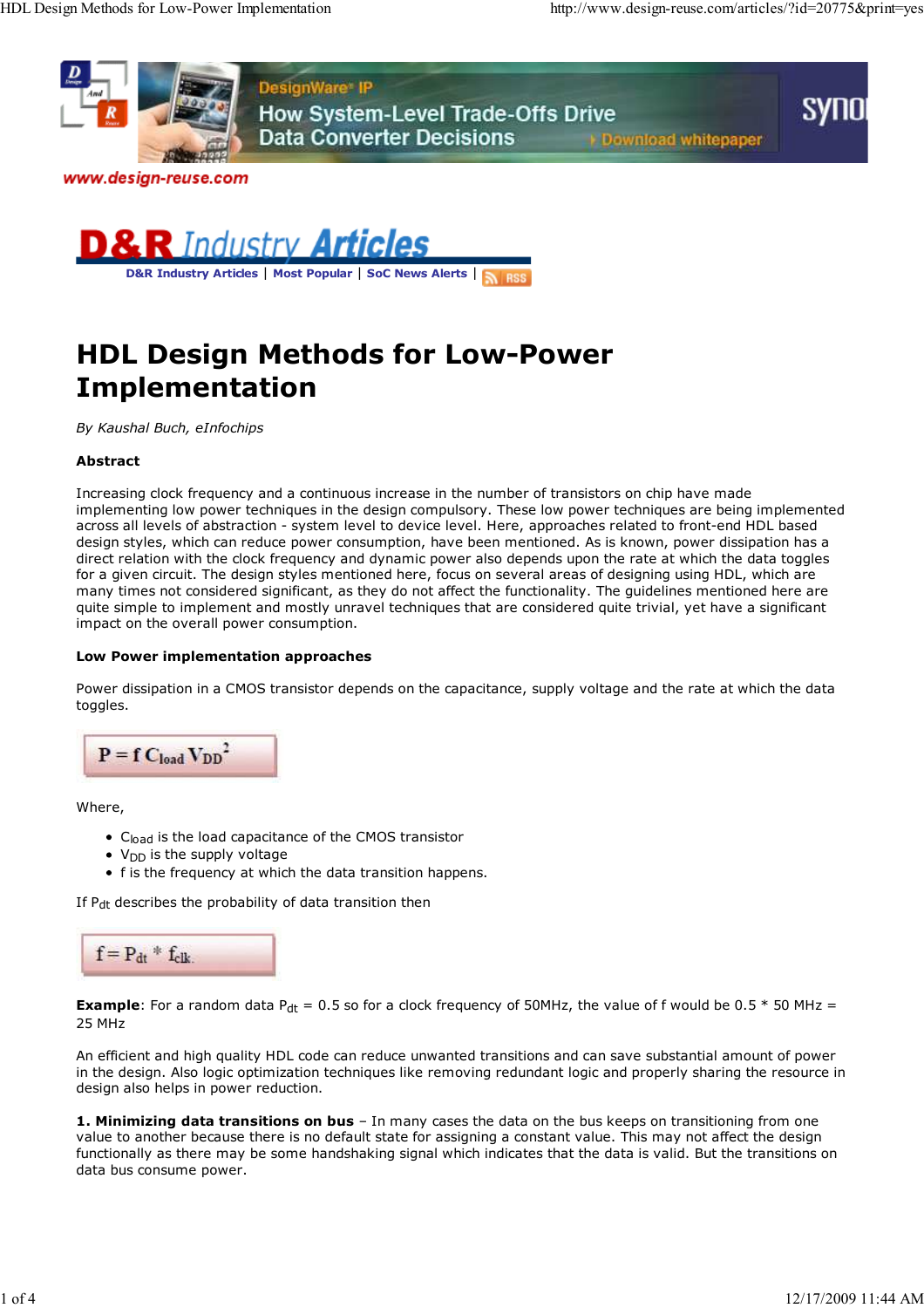| // Code that resets the bus to default<br>status after valid gets de-asserted                                                                   | // Code that holds the bus to its previous<br>value after valid gets de-asserted                            |  |  |
|-------------------------------------------------------------------------------------------------------------------------------------------------|-------------------------------------------------------------------------------------------------------------|--|--|
| always@(posedge clk or negedge reset)                                                                                                           | always@(posedge clk or negedge reset)                                                                       |  |  |
| begin<br>if(Ireset)<br>data bus $\le$ 16'b0 :<br>else if (data bus valid)<br>data bus $\leq$ data o :<br>else<br>data bus $\leq$ 16'b0 ;<br>end | begin<br>if(Ireset)<br>data bus $\leq$ 16'b0<br>else if (data bus valid)<br>data bus $\leq$ data o :<br>end |  |  |

**2. Resource sharing** – The RTL coding should be carried out in a manner that there are no unwanted or redundant logic elements. Any logic element will contribute to power consumption as it has a capacitance attached to it and transitioning of data through that logic will lead to power dissipation.



**3. Avoiding unnecessary transition of signal** – It is seen in many designs that certain signals transit when they are not required to, but they are not detected in functional verification, as they satisfy the logical requirements. Such signals, if checked properly and if the logic is tweaked to suppress those unwanted transitions, can also help avoid utilization of power.

**4. State Machine Encoding** – It is a well known fact that one-hot and Gray encoding consume lesser power as compared to binary encoding. This is because one-hot and gray encodings have only a single bit change while going from one state to another.

**5. Control over counters** – Counters are normally designed so that they can start and stop as per requirement. Certain times, due to improper coding, all the start and stop conditions are not taken care of and the counter may unnecessarily keep on counting.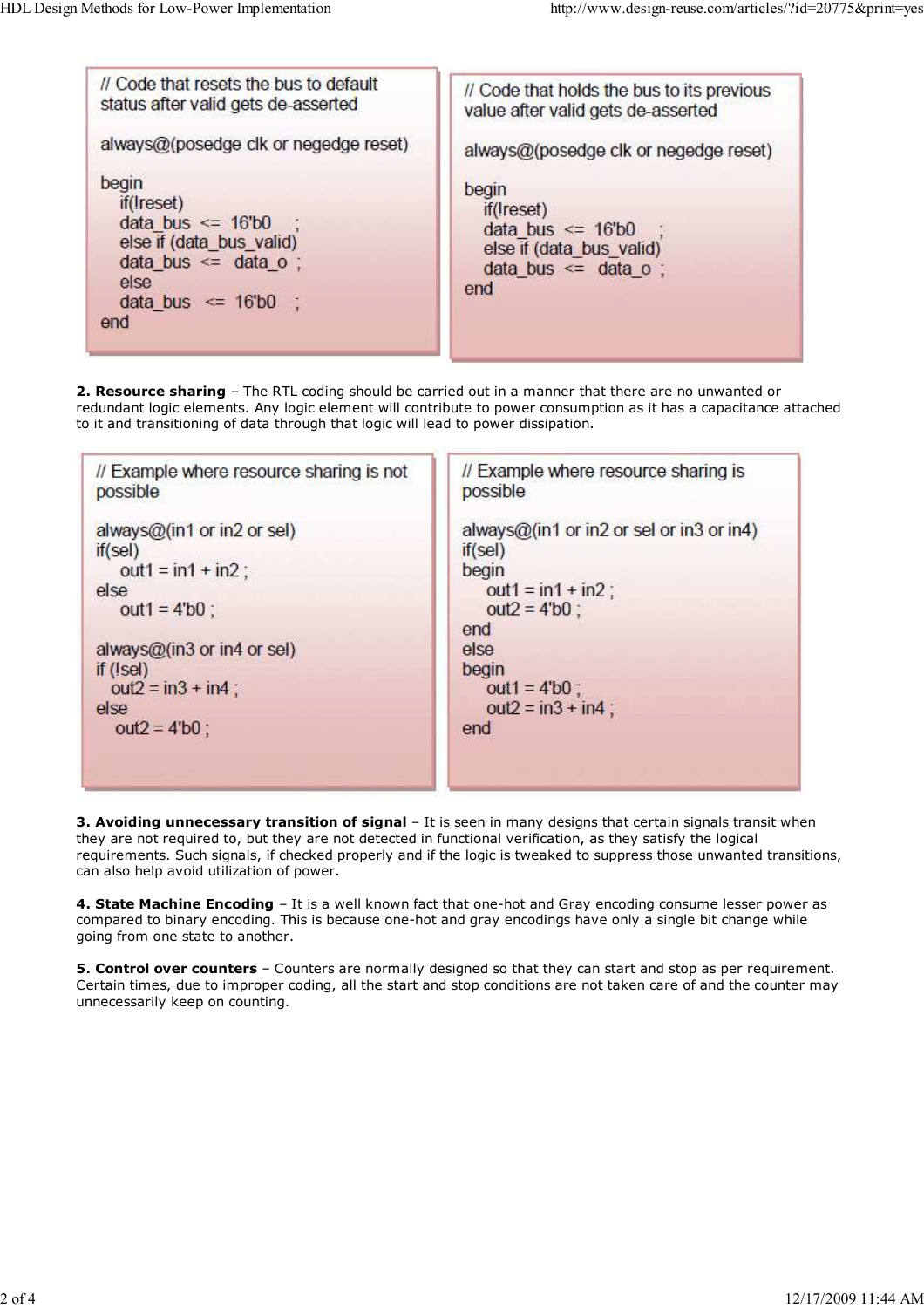| //Example of unnecessary counter<br>transitions                                                                                                                                                                                    | $\sqrt{\frac{1}{2}}$ Example that<br>removes<br>unnecessary counting transitions                                                                                                                                    |  |  |
|------------------------------------------------------------------------------------------------------------------------------------------------------------------------------------------------------------------------------------|---------------------------------------------------------------------------------------------------------------------------------------------------------------------------------------------------------------------|--|--|
| always@(posedge clk or negedge<br>reset)<br>begin<br>if(!reset)<br>$cnt \le 4'$ b <sup>0</sup> :<br>else if( $(\text{cnt} = 4' \text{b} 0111)$ )<br>cntr reset)<br>$cnt \leq 4'$ b $0$ :<br>else<br>$cnt \leq ent + 1'b1$ ;<br>end | always $@$ (posedge clk or negedge<br>reset)<br>begin<br>if('reset)<br>$cnt \le 4$ 'b0 :<br>else if(cntr reset)<br>$cnt \leq 4$ 'b0 :<br>else if $(\text{cnt} < 4 \text{'b}0111)$<br>$cnt \leq ent + 1'b1$ :<br>end |  |  |

**For example**, for a random probability data ( $P = 0.5$ ) and clock frequency of 100 MHz, the transition frequency would be around 50 MHz. For a bus capacitance of 25 pF and supply voltage of 1.2 V, this would result in 1.8 mW power consumption.

**6. Allow synthesis optimization** – Certain constraints and coding styles can be followed which reduce the area utilization or logic optimization. This is because extra logic will add extra capacitance and in turn will consume more power. Also, one way of checking redundant hardware generation is by tactfully analyzing the code coverage reports.

**7. Register Retiming** – Register timing is a concept mostly used in improving timing by reordering the combinational and sequential logic in a given data path. However in certain cases, there is a saving of logic and thus can help improve upon power consumption. Of course, this is possible only if the design can support the additional timing overhead.



**8. Using Gray coding for addressing memories** – It is seen that addressing memories via gray coding significantly reduces the power as there are lesser number of transitions that the address counter performs. A detailed explanation and trade-offs of the same is mentioned in topic 3.

**9. Using Bus Invert Coding for I/Os or long data paths**– Bus invert coding (topic 2) is a technique in which if the hamming distance between the current data and the next data is more that N/2 (where N is the bus width), then one can invert the bits and send it, so as to minimize the number of transitions on the bus. In that case a control bit goes along with the data to indicate the receiving end, whether the data is inverted or not. The following are the results of a simulation carried out to understand the reduction in the number of transitions due to bus invert coding.